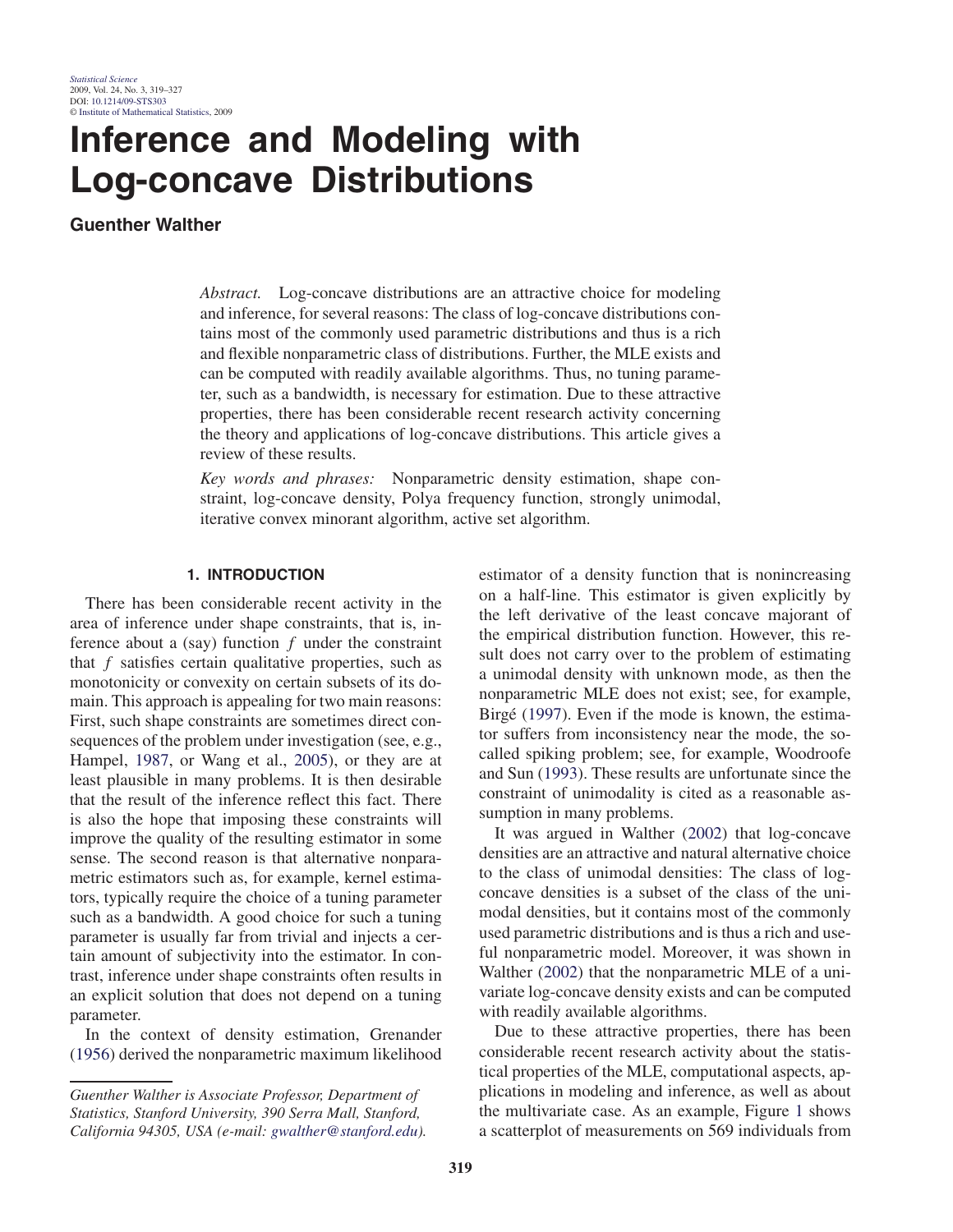

FIG. 1. *Contour plot and misclassified instances from the Gaussian EM algorithm* (*left*) *and the log-concave EM algorithm* (*right*). *The plots are from Cule*, *Samworth and Stewart* (2008).

the Wisconsin breast cancer data set; see Section 6 for a more detailed description. The data were clustered using a two-component normal mixture model fitted with the EM-algorithm; see, for example, Fraley and Raftery (2002). The contour lines of the fitted normal components are shown in the left plot, while the right plot shows the contour lines that obtain when the normal MLE is replaced by the log-concave MLE in the EM algorithm. The log-concave MLE automatically adapts to the multivariate skewness of the data and results in a superior clustering: Each observation is either a benign or a malignant instance. These labels were not used for the fitting but can be employed to assess the quality of the clustering. The EM algorithm with the log-concave MLE resulted in 121 misclassified instances versus 144 for the Gaussian MLE.

This article gives an overview of recent results about inference and modeling with the log-concave MLE. Section 2 gives some basic properties and applications of log-concave distributions. Section 3 addresses the MLE and its statistical properties. Computational aspects are surveyed in Section 4, while Section 5 describes recent advances in the multivariate setting. Section 6 reviews applications of the log-concave MLE for various modeling and inference problems. Section 7 lists some open problems for future work.

# **2. BASIC PROPERTIES AND APPLICATIONS OF LOG-CONCAVE FUNCTIONS**

A function f on  $\mathbb{R}^d$  is log-concave if it is of the form

(1) 
$$
f(x) = \exp \phi(x),
$$

for some concave function  $\phi : \mathbf{R}^d \to [-\infty, \infty)$ . A prime example is the normal density, where  $\phi(x)$  is a

quadratic in x. Further, most common univariate parametric densities are log-concave, such as the normal family, all gamma densities with shape parameter  $\geq 1$ , all Weibull densities with exponent  $\geq 1$ , all beta densities with both parameters  $\geq 1$ , the generalized Pareto and the logistic density; see, for example, Marshall and Olkin (1979).

Log-concave functions have a number of properties that are desirable for modeling: Marginal distributions, convolutions and product measures of logconcave distributions are again log-concave; see, for example, Dharmadhikari and Joag-Dev (1988). Notably, the first two properties are not true for the class of unimodal densities.<sup>1</sup> Log-concave distributions may be skewed, and this flexibility is relevant in a number of applications; see, for example, Section 6. On the other hand, log-concave distributions necessarily have subexponential tails and nondecreasing hazard rates; see, for example, Karlin (1968) and Barlow and Proschan (1975).

There are several alternative characterizations and designations for the class of univariate log-concave distributions: Ibragimov (1956) proved that these are precisely the distributions whose convolution with a unimodal distribution is always unimodal; thus, logconcave distributions are sometimes referred to as strongly unimodal. Log-concave densities are also precisely the Polya frequency functions of order 2, as well as precisely those densities  $f$  for which the location family  $f_{\theta}(x) := f(x - \theta)$  has monotone likelihood ratio in x; see Karlin (1968).

Log-concave distribution models have been found useful in economics (see, e.g., An, 1995, 1998; Bagnoli

<sup>&</sup>lt;sup>1</sup>Counterexamples are available from the author upon request.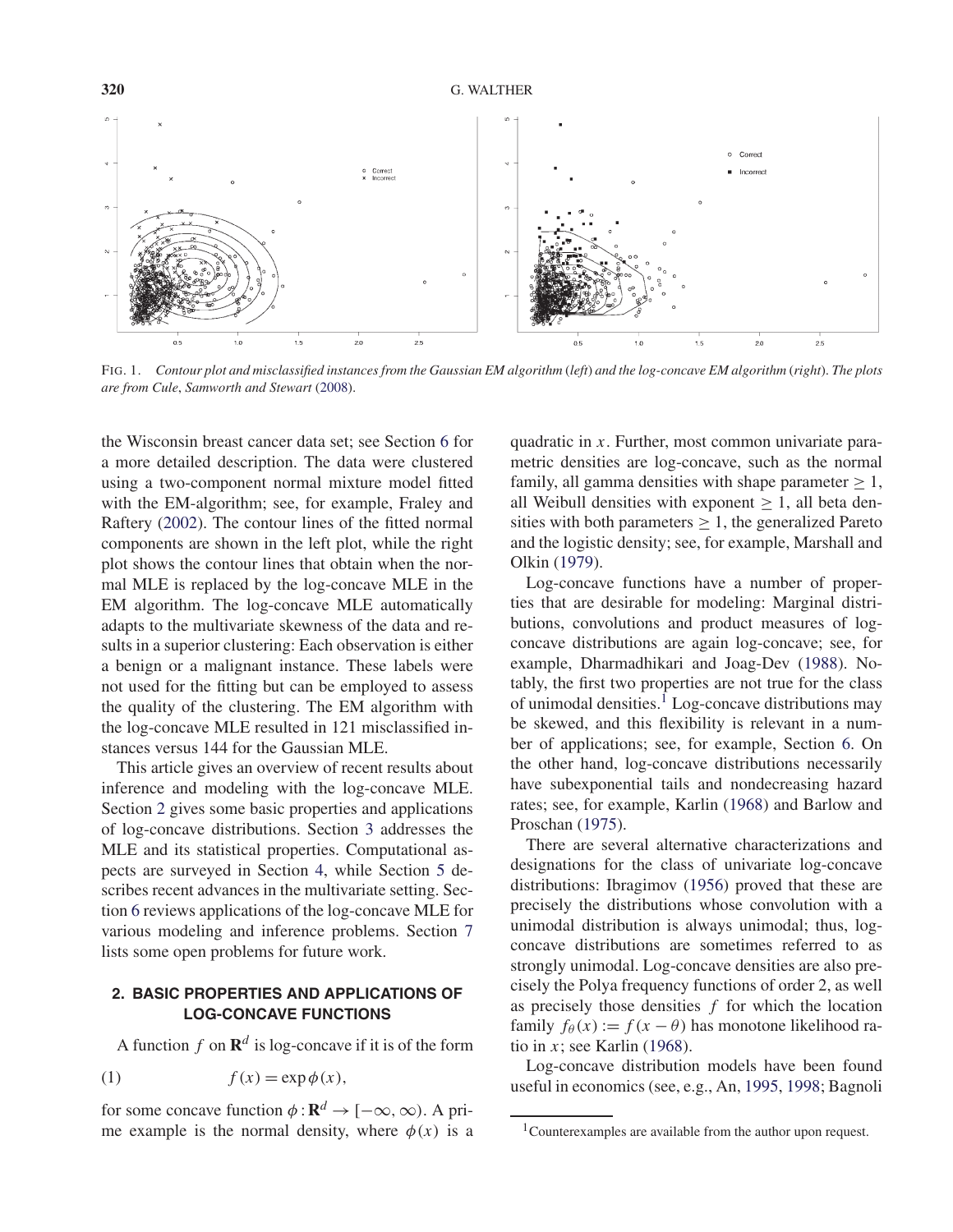and Bergstrom, 2005 and Caplin and Nalebuff, 1991), in reliability theory (see, e.g., Barlow and Proschan, 1975) and in sampling and nonparametric Bayesian analysis (see, e.g., Gilks and Wild, 1992; Dellaportas and Smith, 1993 and Brooks, 1998). Recent advances in inference have led to fruitful applications of logconcave distributions in other areas such as clustering, some of which will be discussed in Section 6.

## **3. PROPERTIES OF THE NONPARAMETRIC MLE**

If  $X_1, \ldots, X_n$  are i.i.d. observations from a univariate log-concave density (1), then the nonparametric MLE exists, is unique, and is of the form  $\hat{f}_n =$  $\exp \hat{\phi}_n$ , where  $\hat{\phi}_n$  is continuous and piecewise linear on  $[X_{(1)}, X_{(n)}]$  with the set of knots contained in  $\{X_1, \ldots, X_n\}$ , and  $\hat{\phi}_n = -\infty$  on  $\mathbf{R} \setminus [X_{(1)}, X_{(n)}]$ ; see

Walther (2002), Rufibach (2006) or Pal, Woodroofe and Meyer (2007). An example is plotted in Figure 2.

Consistency of  $\hat{f}_n$  with respect to the Hellinger metric was established in Pal, Woodroofe and Meyer (2007), while Dümbgen and Rufibach (2009) provide results on the uniform consistency on compact subsets of the interior of the support: If  $\phi$  belongs to a Hölder class with exponent  $\beta \in [1, 2]$ , then  $\widetilde{\phi}_n$  and  $\widehat{f}_n$  are uniformly consistent with rate  $O_p((\log n/n)^{\beta/(2\beta+1)}).$ Thus, in the typical case  $\beta = 2$ ,  $\hat{f}_n$  converges uniformly with rate  $O_p((\log n/n)^{2/5})$ . It is known that these rates are optimal even if  $\beta$  were known. This establishes that the nonparametric MLE adapts to the unknown local smoothness of f, at least for  $\beta \in [1, 2]$ . Further, under some regularity conditions, the c.d.f.  $\hat{F}_n$  of  $\hat{f}_n$  is asymptotically equivalent to the empirical c.d.f.  $\mathbb{F}_n$ : If  $\beta > 1$ , then  $|\mathbb{F}_n - \hat{F}_n|$  is of order  $o_p(n^{-1/2})$  uniformly



FIG. 2. The histogram of  $n = 270$  flow cytometry data (top left), the log-concave MLE  $\hat{f}_n$  (top right), the estimated c.d.f. (bottom left), and  $\hat{\phi}_n = \log \hat{f}_n$  (*bottom right*).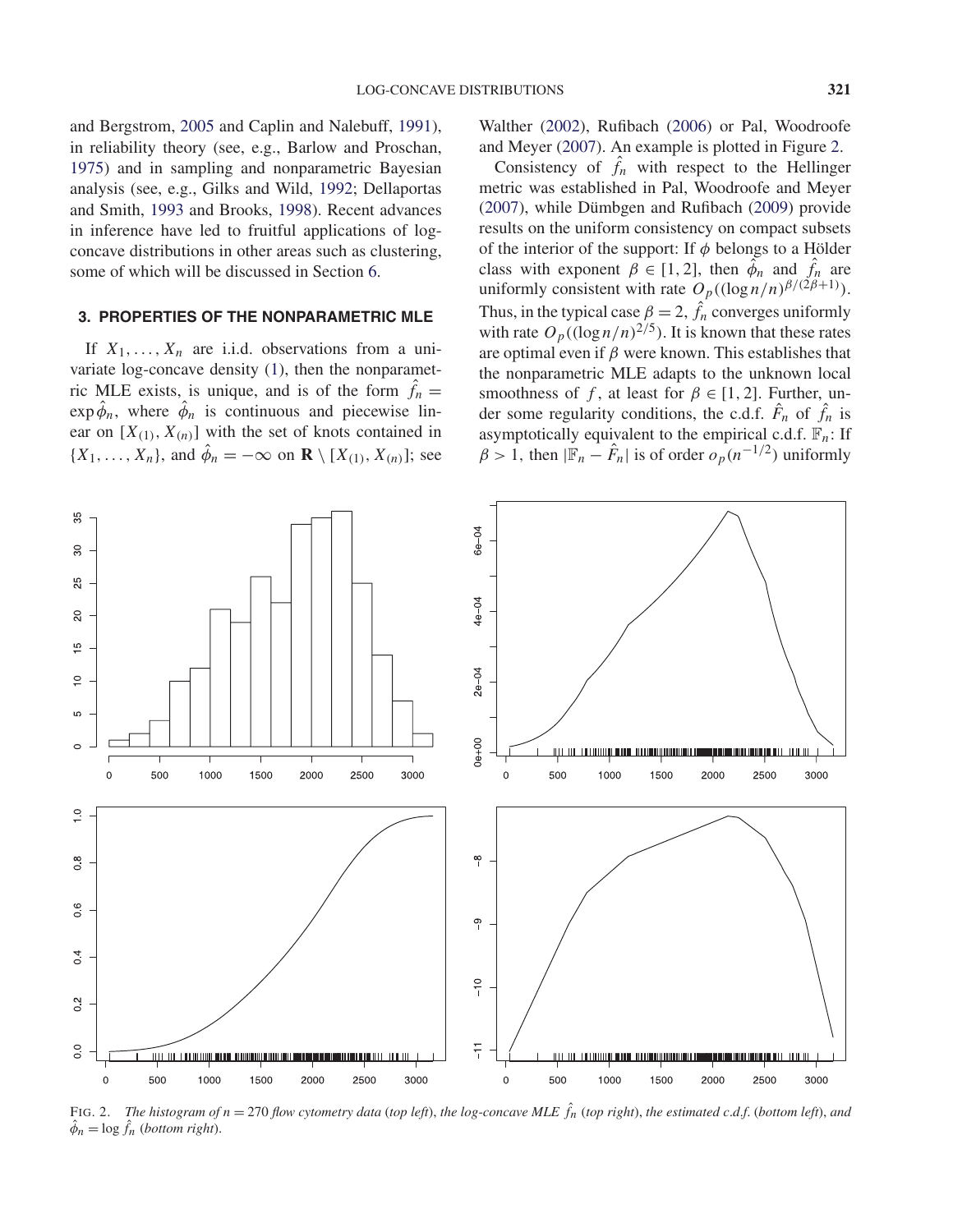over compact subsets of the interior of the support. Moreover,  $\mathbb{F}_n - n^{-1} \leq \hat{F}_n \leq \mathbb{F}_n$  on the set of knots of Moreover,  $\mathbb{F}_n - n \leq F_n \leq \mathbb{F}_n$  on the set of knots of  $\hat{\phi}_n$ . The resulting uniform  $\sqrt{n}$ -consistency of  $\hat{F}_n$  outperforms, for example, c.d.f.s of kernel estimators using a nonnegative kernel with optimally chosen bandwidth. While empirical evidence suggests that  $\hat{f}_n$  performs well over the whole line, establishing the corresponding theoretical results is still an open problem.

Balabdaoui, Rufibach and Wellner (2009) derive the pointwise limiting distributions of  $n^{k/(2k+1)}(\hat{f}_n(x_0)$  $f(x_0)$ ,  $n^{(k-1)/(2k+1)}(\hat{f}_n'(x_0) - f'(x_0))$ , and likewise for  $\hat{\phi}_n$  and  $\hat{\phi}'_n$ , where k is the smallest integer such that  $\phi^{(k)}(x_0) \neq 0$ . They show that these limiting distributions depend on the "lower invelope" of an integrated Brownian motion process minus a drift term that depends on  $k$ .

# **4. COMPUTATIONAL ASPECTS**

Maximizing the log-likelihood function under the constraint  $\int \exp \phi(x) dx = 1$  is equivalent to maximizing  $\sum_{i=1}^{n} \phi(X_i) - n \int \exp \phi(x) dx$  over the set of all concave functions  $\phi$ ; see Silverman (1982). Due to the piecewise linear form of the solution  $\phi$ , one can write this as a finite-dimensional optimization problem as follows: For the ordered data  $x_1 < \cdots < x_n$  write  $\phi_1 := \phi(x_1)$  and denote the slope between  $x_{i-1}$  and  $x_i$ by  $s_i := (\phi(x_i) - \phi(x_{i-1}))/(x_i - x_{i-1}), i = 2, ..., n$ . Then the optimization problem is to maximize

$$
\Psi_n(\phi_1, s_2, \dots, s_n)
$$
  
=  $n\phi_1 + \sum_{i=2}^n (n-i+1)(x_i - x_{i-1})s_i$   
 $- n \exp(\phi_1) \sum_{i=2}^n \left( \exp\left(\sum_{k=2}^i (x_k - x_{k-1})s_k\right) - \exp\left(\sum_{k=2}^{i-1} (x_k - x_{k-1})s_k\right) \right) / s_i$ 

under the constraint that the vector  $(\phi_1, s_2, \ldots, s_n)$  belongs to the cone  $C_n := \{ y \in \mathbb{R}^n : y_2 \geq \cdots \geq y_n \}.$   $\Psi_n$  is a concave function on  $\mathbb{R}^n$  which needs to be maximized over the convex cone  $C_n$ . This is precisely the type of problem for which the Iterative Convex Minorant Algorithm (ICMA) was developed; see Groeneboom and Wellner (1992) and Jongbloed (1998). The key idea of that algorithm is to approximate the concave function locally around the current candidate solution by a quadratic form, which is then maximized by a Newton procedure over the cone by using the pool-adjacentviolators algorithm. This procedure is then iterated to the final solution. Walther (2002), Pal, Woodroofe and Meyer (2007) and Rufibach (2007) successfully employ the ICMA for this problem. The last reference gives a very detailed description of the algorithm and also compares the ICMA to several other algorithms that can be used for this problem, such as an interior point method; see, for example, Terlaky and Vial (1998). The ICMA shows a clearly superior performance in these simulation studies. Recently, Dümbgen, Hüsler and Rufibach (2007) have computed the log-concave MLE with an active set algorithm; see, for example, Fletcher (1987). Active set algorithms have the attractive property that they find the solution in finitely many steps, while the iterations of the ICMA have to be terminated by a stopping criterion. It appears that the active set algorithm provides the most efficient method for computing the MLE to date. Both the ICMA and the active set algorithm for computing the log-concave MLE are available with the **R** package "logcondens," which is accessible from "CRAN." An alternative way to compute the MLE with convex programming algorithms is described in Koenker and Mizera (2008).

Another advantage of the log-concave MLE  $\hat{f}_n$  is that sampling from  $\hat{f}_n$  is quite straightforward: First, compute the c.d.f.  $\hat{F}_n$  at the ordered sample  $x_1, \ldots, x_n$ by integrating the piecewise exponential function  $\hat{f}_n$ . Next, generate a random index  $J \in \{2, ..., n\}$  with  $P(J = j) = \hat{F}_n(x_j) - \hat{F}_n(x_{j-1})$ . Then generate  $U \sim$  $U[0, 1]$  and set  $\Theta := \hat{\phi}_n(x_I) - \hat{\phi}_n(x_{I-1})$ . If  $\Theta \neq 0$ , set  $V := \log(1 + (\exp(\Theta) - 1)U)/\Theta$ , otherwise set  $V := U$ . Then  $X := x_{J-1} + (x_J - x_{J-1})V$  has density  $\hat{f}_n$ .

#### **5. THE MULTIVARIATE CASE**

The definition of a log-concave density does not depend on the underlying dimension; see (1). The fact that the MLE does not require the choice of a tuning parameter makes its use even more attractive in a multivariate setting, where, for example, a kernel estimator requires the difficult choice of a bandwidth matrix. The structure of the multivariate MLE is analogous to the univariate case; see, for example, Cule, Samworth and Stewart (2008): The support of the MLE is the convex hull of the data, and there is a triangulation of this convex hull such that  $\log \hat{f}_n$  is linear on each simplex of the triangulation. Figure 3 depicts an example for two-dimensional data. The multivariate MLE has already shown promise in a number of applications; see Section 6.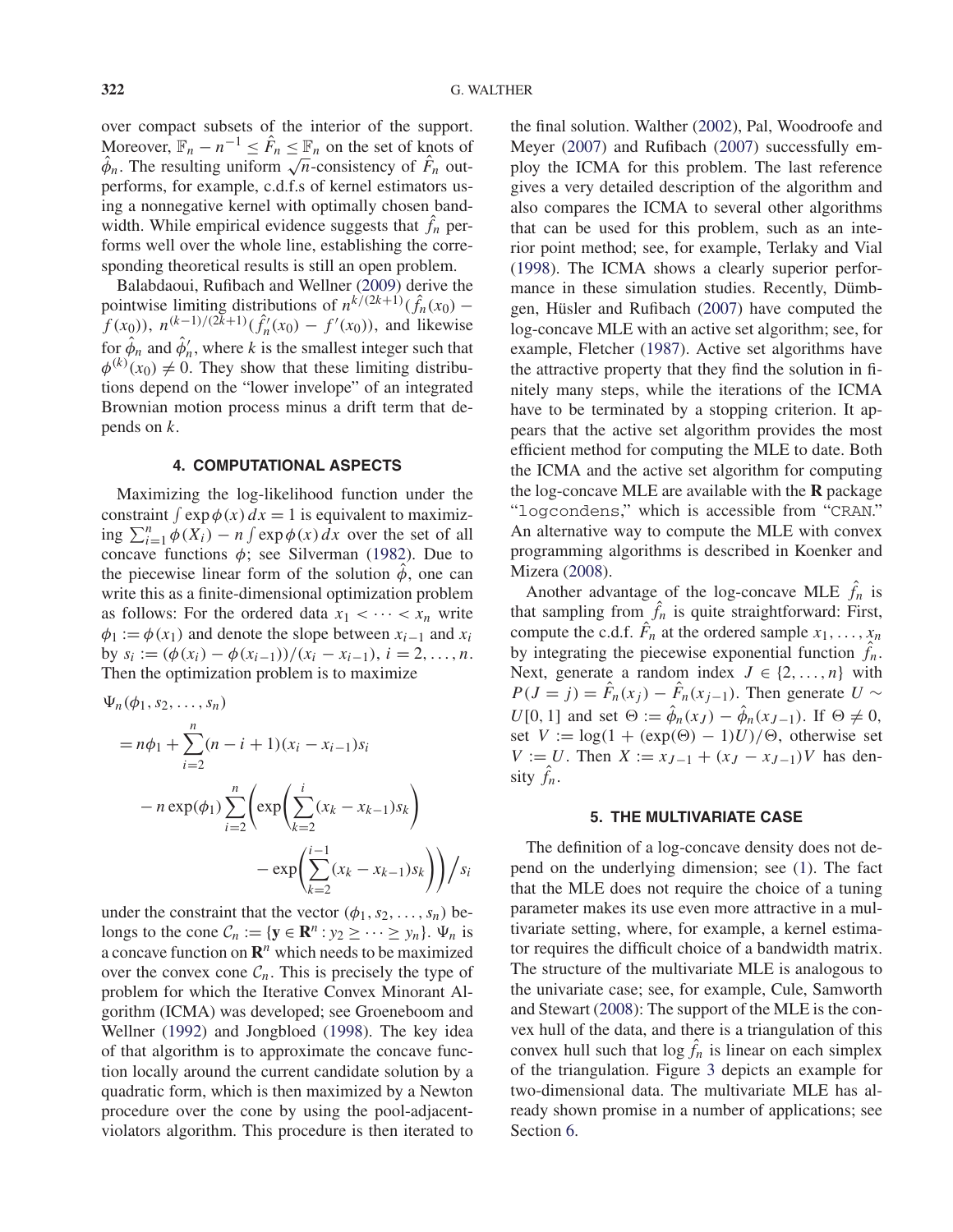

FIG. 3. *The MLE*  $\hat{f}_n$  *(left) and*  $\hat{\phi}_n = \log \hat{f}_n$  *(right) for*  $n = 1000$  *observations (plotted as dots) from a standard bivariate normal distribution. The plots are from Cule*, *Samworth and Stewart* (2008).

The computation of the MLE requires an approach that is different from the univariate setting, as the multivariate piecewise linear structure of  $\log \hat{f}_n$  does not allow to write this optimization problem in terms of a simple ordering of the slopes. Cule, Samworth and Stewart (2008) show how the MLE can be computed by solving a nondifferentiable convex optimization problem using Shor's r-algorithm; see Kappel and Kuntsevich (2000). Cule, Samworth and Stewart (2008) report a robust and accurate performance of this algorithm, which they implemented in the R package Log-ConcDEAD; see Cule, Gramacy and Samworth (2009). However, the computation time increases quickly with sample size and dimension. Cule, Samworth and Stewart (2008) report computation times of about 1 sec for  $n = 100$  observations in two dimensions, to 37 min for a sample of size  $n = 1000$  in four dimensions. It is therefore desirable to develop faster algorithms for this problem.

Cule, Samworth and Stewart (2008) investigate the finite sample performance of the multivariate MLE via a simulation study. They compare the mean integrated squared error of the MLE with that of a kernel estimator with Gaussian kernel and a bandwidth that is either chosen to minimize the mean integrated squared error (using knowledge about the density that would not be available in practice) or determined by an empirical bandwidth selector based on least squares cross validation. The MLE outperforms both of these estimators except for small sample sizes, and the improvement can be quite dramatic. On the other hand, in view of the work of Birgé and Massart (1993), it seems unlikely that the MLE will achieve optimal rates of convergence in dimensions  $d > 4$ , due to the richness of the class of concave functions. It would thus be helpful to have theoretical results about the performance of the multivariate MLE. Deriving such results is an open problem.

#### **6. APPLICATIONS IN MODELING AND INFERENCE**

One of the most fruitful applications of log-concave distributions has been in the area of clustering. A principled and successful approach to assign the observations to clusters is via the mixture model  $f(x) =$  $\sum_{m=1}^{k} \pi_m f_m(x)$ , where the mixture proportions  $\pi_m$  are nonnegative and sum to unity, and the component distributions  $f_m$  model the conditional density of the data in the mth cluster; see, for example, McLachlan and Peel (2000). Typically one assumes a parametric formulation  $f_m(x) = f(\theta_m, x)$  for the component distributions, such as the normal model; see, for example, Fraley and Raftery (2002). Then the EM algorithm provides an elegant solution to fit the above mixture model and to assign the data to one of the  $k$  components: The EM algorithm iteratively assigns the data based on the current maximum likelihood estimates of the component distributions, and then updates those estimates  $\hat{\pi}_m$ ,  $\hat{\theta}_m$  based on these assignments. An important advantage of using a mixture model for clustering is that it provides not only an assignment of the data to the  $k$  components, but also a measure of uncertainty for this assignment via the posterior probabilities that the *i*th observation belongs to the  $m$ th component:  $\hat{\pi}_m \hat{f}_m(X_i) / \sum_{j=1}^k \hat{\pi}_j \hat{f}_j(X_i)$ .

A disadvantage of this approach is that it depends on the parametric formulation in several important ways: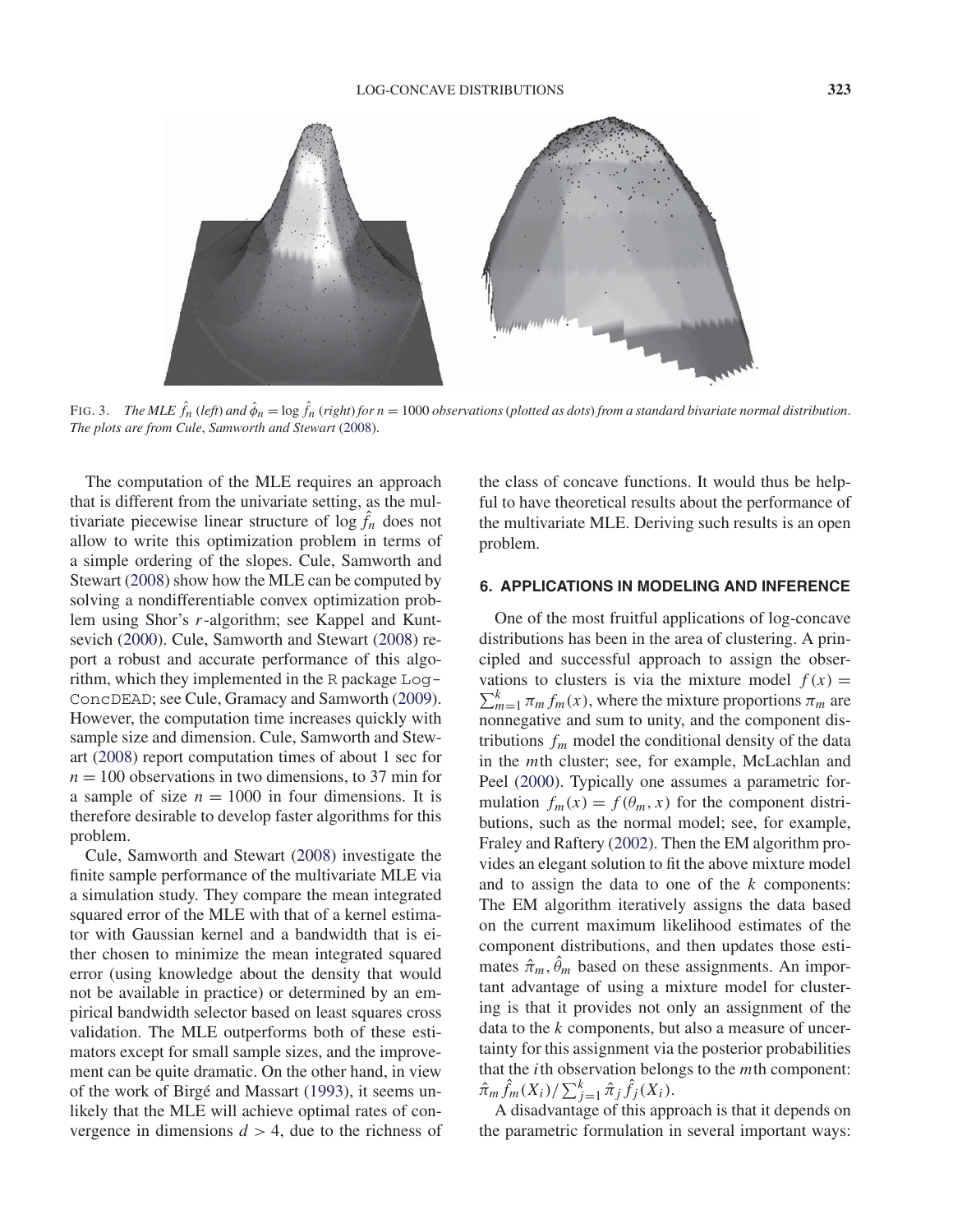If the parametric model is misspecified, then the accuracy of the clustering may deteriorate and the measure of uncertainty may be considerably off. For some data, such as those in Figure 2, no appropriate parametric model may be available. Another disadvantage is that each parametric model requires a different implementation of the EM algorithm based on certain theoretical derivations; see, for example, McLachlan and Krishnan (1997).

Therefore, it is desirable to have an EM-type clustering algorithm with nonparametric component distributions. This would allow for a universal software implementation with flexible component distributions. As was expounded in Sections 1 and 2, the class of log-concave distributions provides a flexible model, and, moreover, the MLE exists. Thus, one may attempt to mimic the EM-type clustering algorithm that works so well in the parametric context. This idea was successfully carried out in Chang and Walther (2007) and in Cule, Samworth and Stewart (2008). In related work, Eilers and Borgdorff (2007) use a nonparametric smoother in place of the log-concave MLE in the M-step, with a penalty term that moves the estimate toward a log-concave function. Chang and Walther (2007) report a clear improvement compared to the parametric EM algorithm when the parametric model is not correct, and a performance that is almost similar to the Gaussian EM algorithm in the case where the Gaussian model is correct. Thus, the use of logconcave component distributions provides a flexible methodology for clustering, and this flexibility does

not entail any noticeable penalty in the special case where a parametric model is appropriate.

Chang and Walther (2007) also consider a multivariate extension by modeling each component distribution with log-concave marginals and a normal copula for the dependence structure. This simple multivariate extension avoids the more challenging task of estimating a multivariate log-concave density, but it is flexible enough for many situations. Figure 4 compares the fitted components with those for the Gaussian model for simulated bivariate data. The log-concave model automatically picks up the skewness in the ydirection and results in a noticeably improved error rate for the clustering; see Chang and Walther (2007) for details.

Cule, Samworth and Stewart (2008) extend this approach by using the multivariate log-concave MLE for each component. They apply the log-concave EM algorithm to the Wisconsin breast cancer data of Street et al. (1993) and obtain only 121 misclassified instances compared to 144 with the Gaussian EM algorithm. Figure 5 shows a scatterplot of the data and the fitted log-concave mixture. The contour plots of the fitted components from the Gaussian EM algorithm and the log-concave EM algorithm are given in Figure 1.

Developing principled methodology for selecting an appropriate number of components is an open problem. Methodology for testing for the presence of mixing in the log-concave model is given by Walther (2001) and Walther (2002), where the latter approach uses the fact that a log-concave mixture allows the representation



FIG. 4. *Contours of the estimated model obtained from the log-concave EM algorithm of Chang and Walther* (2007) (*left*) *and from the Gaussian EM algorithm* (*right*) *based on the plotted observations*. *The underlying distribution has a skewed* (*shifted gamma*) *distribution in the* y*-direction of the top component*. *The plots are from Chang and Walther* (2007).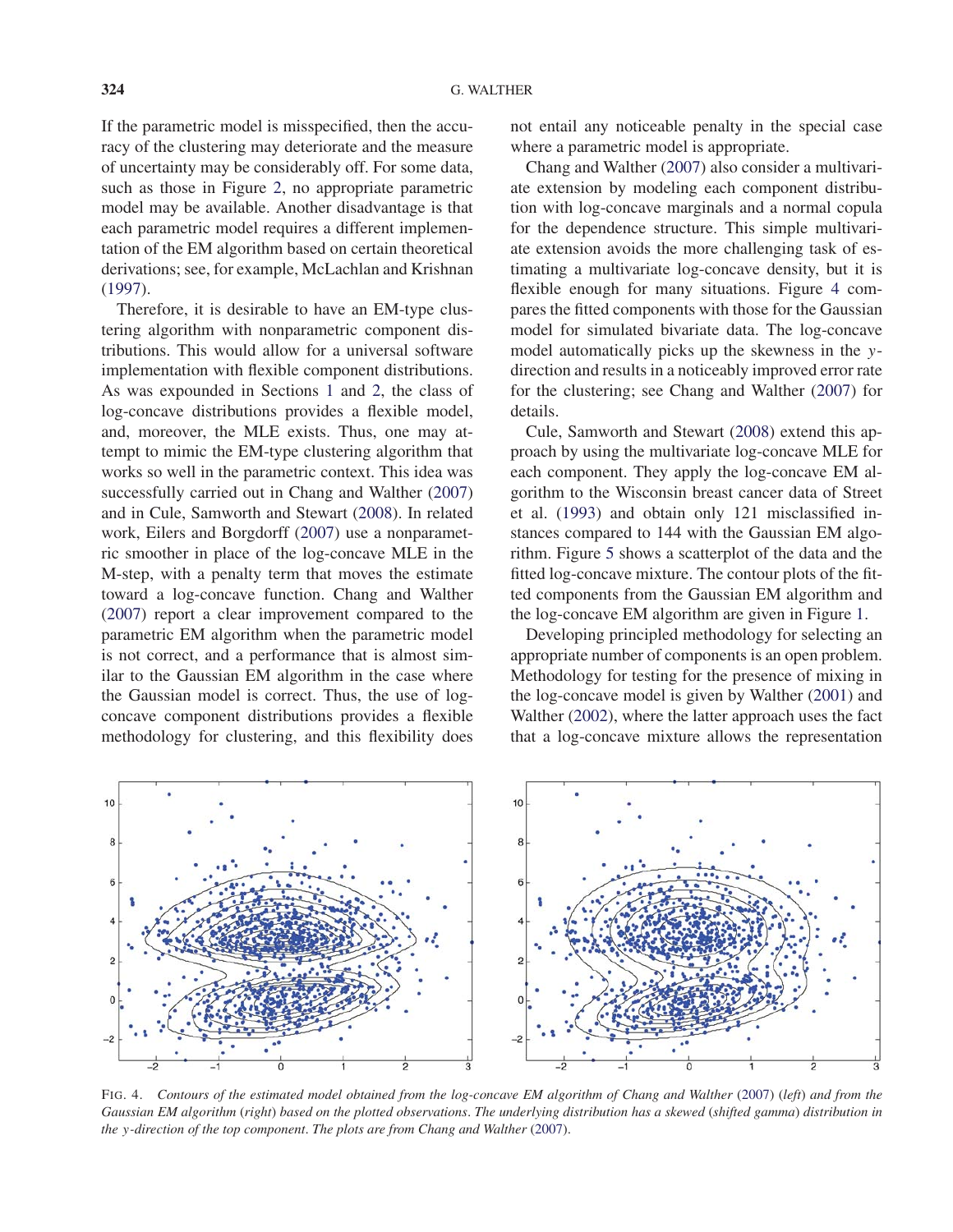#### LOG-CONCAVE DISTRIBUTIONS **325**



FIG. 5. *The Wisconsin breast cancer data* (*top*), *with benign cases as open circles and malignant cases as crosses*. *The bottom plot shows the fitted mixture distribution from the log-concave EM algorithm*. *The plots are from Cule*, *Samworth and Stewart* (2008).

 $\exp(\phi(x)+c||x||^2)$  for some  $c \ge 0$  and a concave function  $\phi$ .

While log-concave distributions allow for flexible modeling, the structure provided by a log-concave estimator has turned out to result in advantageous properties in a number of other inference problems:

Dümbgen and Rufibach (2009) use the fact that the hazard rate of a log-concave density is automatically monotone and construct a simple plug-in estimator of

the hazard rate which is nondecreasing. Rates of convergence for  $\hat{f}_n$  automatically translate to rates for the hazard rate estimator.

Müller and Rufibach (2009) report an improved performance for certain problems in extreme value theory when employing a log-concave estimator.

Dümbgen, Hüsler and Rufibach (2007) show how the assumption of log-concavity allows the estimation of a distribution based on arbitrarily censored data us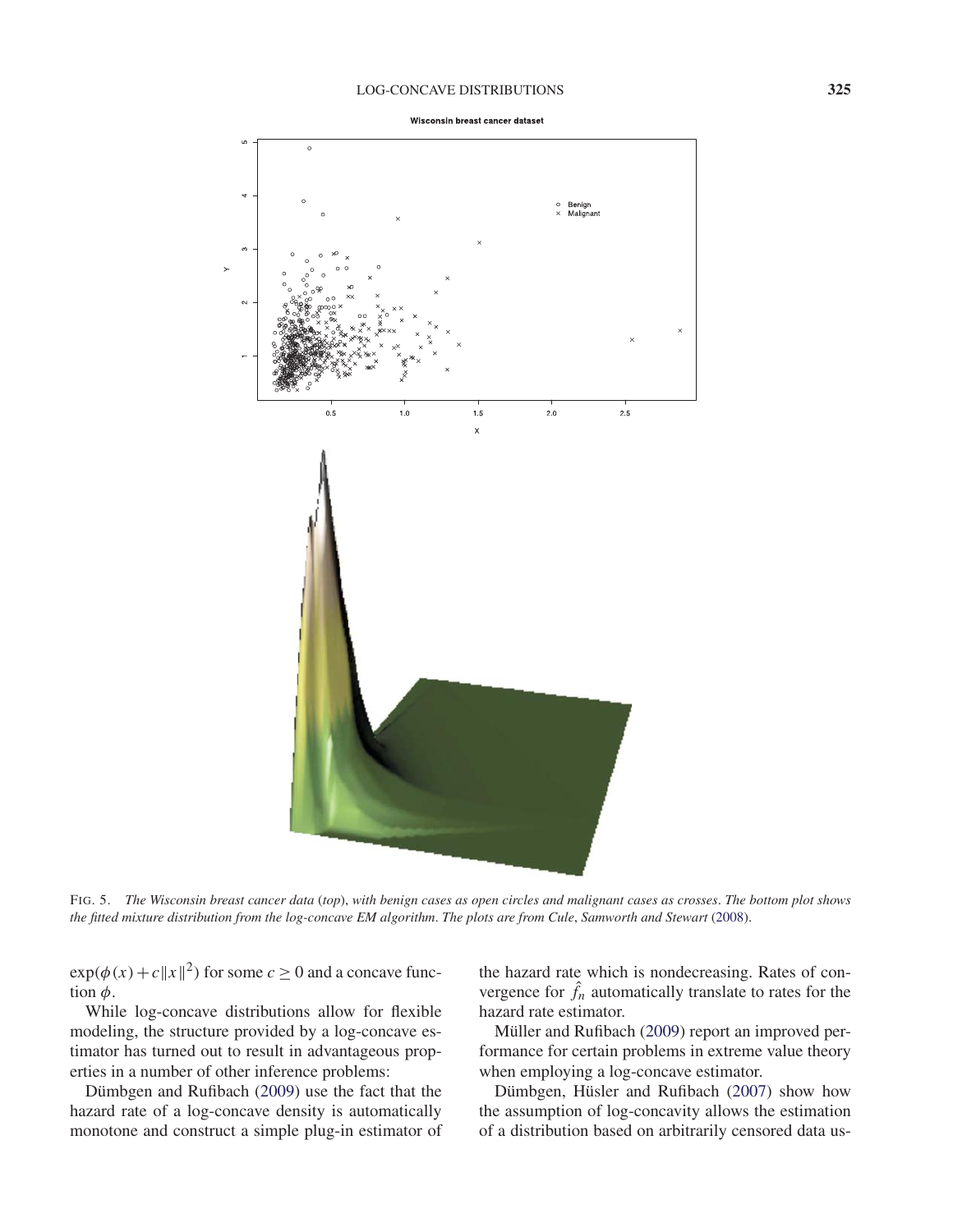ing the EM algorithm. They replace the log-likelihood function by a function that is linear in  $\phi$ . This function can be interpreted as the conditional expectation of the log-likelihood function given the available data and represents the E-step in the EM algorithm. The M-step consists of maximizing this function using the active set algorithm described in Section 4.

Balabdaoui, Rufibach and Wellner (2009) investigate the mode of  $\hat{f}_n$  as an estimator of the mode of f. Estimation of the mode of a unimodal density has received considerable attention in the literature. Typically, some choice of bandwidth or tuning parameter is required due to the problems with the MLE of a univariate density described in Section 1. The MLE of a log-concave density does not suffer from this problem and provides an estimate of the mode as a by-product. Balabdaoui, Rufibach and Wellner (2009) establish the limiting distribution of this estimator and show that the estimator is optimal in the asymptotic minimax sense.

# **7. SUMMARY AND FUTURE WORK**

Log-concave distributions constitute a flexible nonparametric class which allows modeling and inference without a tuning parameter. The MLE has favorable theoretical performance properties and can be computed with available algorithms. These advantageous properties have resulted in tangible improvements in a number of relevant problems, such as in clustering and when handling censored data.

As for future work, there is clearly the potential for similar improvements in a host of other problems, such as regression (see, e.g., Eilers, 2005) or Cox regression under shape constraints on the hazard rate. Further, it would be useful to study the consequences of model misspecification. For example, the mode of the log-concave MLE is a useful tool for data analysis. It would thus be interesting to investigate how far off this mode can be from the population mode in the case where the population distribution is unimodal but not log-concave. The outstanding performance of the multivariate MLE reported in the simulation studies in Cule, Samworth and Stewart (2008) lends importance to a theoretical investigation of its convergence properties. Finally, it would be desirable to develop faster algorithms for computing the multivariate MLE.

For modeling with heavier, algebraic tails, it may be of interest to consider the more general class of ρ-concave densities; see Avriel (1972), Borell (1975) and Dharmadhikari and Joag-Dev (1988). First results about nonparametric estimation and computational issues in this class were obtained in Koenker and Mizera (2008) and Seregin (2008).

# **ACKNOWLEDGMENTS**

Thanks to Kaspar Rufibach and a referee for comments and several references, to Richard Samworth for providing figures, and to Jon Wellner for bringing the work of Arseni Seregin to my attention. Work supported by NSF Grant DMS-05-05682 and NIH Grant 1R21AI069980.

#### REFERENCES

- AN, M. Y. (1995). Log-concave probability distributions: Theory and statistical testing. Technical report, Economics Dept., Duke Univ.
- AN, M. Y. (1998). Logconcavity versus logconvexity: A complete characterization. *J. Econom. Theory* **80** 350–369. MR1637480
- AVRIEL, M. (1972). r-convex functions. *Math. Program.* **2** 309– 323. MR0301151
- BAGNOLI, M. and BERGSTROM, T. (2005). Log-concave probability and its applications. *Econometric Theory* **26** 445–469. MR2213177
- BALABDAOUI, R., RUFIBACH, K. and WELLNER, J. A. (2009). Limit distribution theory for maximum likelihood estimation of a log-concave density. *Ann. Statist.* **37** 1299–1331. MR2509075
- BARLOW, R. E. and PROSCHAN, F. (1975). *Statistical Theory of Reliability and Life Testing.* Holt, Reinhart and Winston, New York. MR0438625
- BIRGÉ, L. (1997). Estimation of unimodal densities without smoothness assumptions. *Ann. Statist.* **25** 970–981. MR1447736
- BIRGÉ, L. and MASSART, P. (1993). Rates of convergence for minimum contrast estimators. *Probab. Theory Related Fields* **97** 113–150. MR1240719
- BORELL, C. (1975). Convex set functions in d-space. *Period. Math. Hungar.* **6** 111–136. MR0404559
- BROOKS, S. P. (1998). MCMC convergence diagnosis via multivariate bounds on log-concave densities. *Ann. Statist.* **26** 398– 433. MR1608152
- CAPLIN, A. and NALEBUFF, B. (1991). Aggregation and social choice: A mean voter theorem. *Econometrica* **59** 1–23. MR1085582
- CHANG, G. and WALTHER, G. (2007). Clustering with mixtures of log-concave distributions. *Comput. Statist. Data Anal.* **51** 6242– 6251. MR2408591
- CULE, M., SAMWORTH, R. and STEWART, M. (2008). Maximum likelihood estimation of a multidimensional log-concave density. Preprint.
- CULE, M., GRAMACY, R. and SAMWORTH, R. (2009). LogConcDEAD: An R package for maximum likelihood estimation of a multivariate log-concave density. *J. Statist. Software* **29**.
- DELLAPORTAS, P. and SMITH, A. F. M. (1993). Bayesian inference for generalized linear and proportional hazards models via Gibbs sampling. *J. Roy. Statist. Soc. Ser. C* **42** 443–460. MR1222610
- DHARMADHIKARI, S. and JOAG-DEV, K. (1988). *Unimodality, Convexity, and Applications*. Academic Press, Boston. MR0954608
- DÜMBGEN, L., HÜSLER, A. and RUFIBACH, K. (2007). Active set and EM algorithms for log-concave densities based on complete and censored data. Preprint.